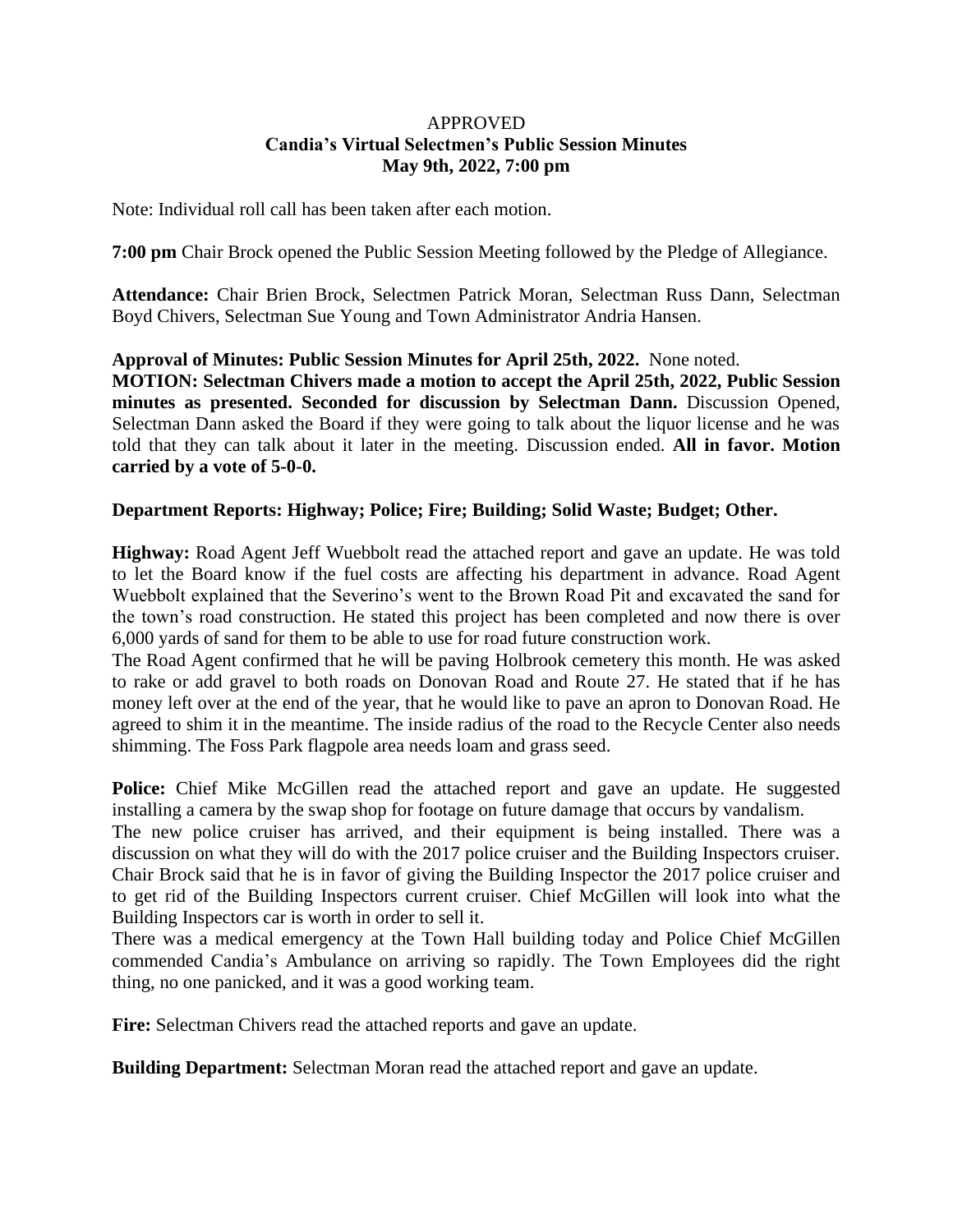**Solid Waste:** Selectman Dann read the attached report and gave an update. The hot water heater burst at the Recycle Center and water leaked causing damage. Primex has been notified concerning insurance coverage and the company performed an inspection of the damage and will be reporting back with their assessment.

**Budget:** The next Budget Committee Meeting is scheduled for Wednesday, May 11th at 7:00pm. Selectman Dann explained the Budget Committee had three requests to report on at their last meeting. 1. Incumbered funds from Highway Department 2. Money for mulch at Moore Park 3. Other projects.

## **NEW BUSINESS**

**Candia's Community Women's Club – Food Pantry:** Gale Stanley and Lisa Cote from Candia's Community Women's Club came before the board asking to release all funds associated with the Candia Food Pantry and that they will manage it going forward. See attached. **MOTION: Selectman Chivers made a motion to approve the release of all funds currently held by the Town of Candia for the benefit of the Candia's Community Women's Club to the Candia's Women's Club and to make checks payable to Candia's Community Women's Club. Seconded by Selectman Moran.** Discussion Opened. Selectman Dann mentioned the donations that have been received in the past were always recognized. Lisa Cote confirmed that donations will continue to be acknowledged and recognized and she will forward that information to the Town Office. All checks may continue to be written to Candia's Food Pantry.

Candia's Community Women's Club was acknowledged for the outside clean-up work done on Route 43. Lisa Cote added that they now have a Backpack program to help support the Town with. **All in favor. Motion carried by a vote of 5-0-0.**

**Consider a Community Power Group:** Kevin Coughlin (resident) stated the Recycle & Energy Committee had someone interested in a community power program. He has met with them about forming a committee. They met on May 28<sup>th</sup> with Ryan Paulson from Standard Power who is the Power Broker and the enabler of this project. They were informed they would need members and to monthly meetings for eight months. Standard Power would be performing the promotional activities and Candia's Facebook would be ideal to spread the message out of what it entails. The goal is to offer power to Candia's residents via a different provider than Eversource and at a better pricing. Standard Power is trying to aggregate more people to receive better buying power leverage in pricing to discounted energy. He explained some of the options available. He asked the Board if the Committee may be formed, and they are planning to attend the next Board meeting and will invite the volunteers.

**MOTION: Selectman Young made a motion to approve the forming of a Community Power Group. Seconded by Selectman Dann. All in favor. Motion carried by a vote of 5-0- 0.**

**Barn Evaluations:** Selectman Chivers explained that the Town of Candia has a program offering residents who own barns and historic outbuildings, a tax abatement on the value of their property, provided that they meet certain conditions. Every year the Town is authorized to monitor the easements to see that the conditions are being met. In the past the Heritage Commission used to assume that responsibility and they would go around every year looking at